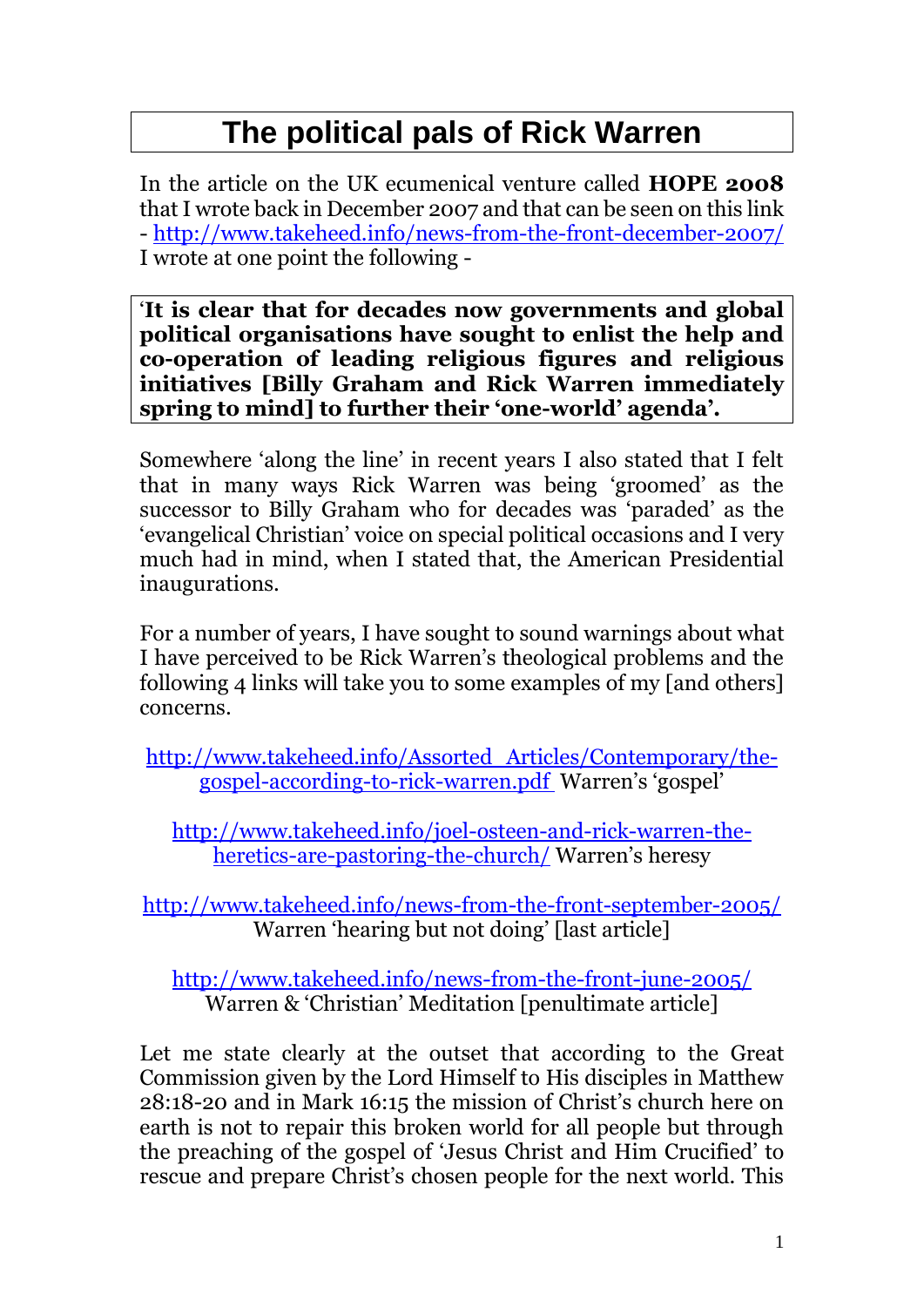world is destined for fiery divine judgment and not for frantic human rejuvenation.

The preaching of the true and exclusive gospel of 'Jesus Christ and Him Crucified' is God's appointed means for rescuing and preparing His chosen and redeemed people – 'salvation' for human beings does not come through Warren's gospel of 'marrying' faith [any brand of 'faith'] communities to politicians and business men.

To get a clear understanding of Rick Warren's 'vision' for what mission Christians should be involved in then please go to this link and listen to him speak for almost 4 minutes as he sets out his view of how this 'broken' world can be 'repaired'.

<https://www.youtube.com/watch?v=je2FDmsrxiA>

He gave this interview just about a year ago, when he attended a conference in Davos in Switzerland. This conference is known as the **'World Economic Forum'** and this link will inform you as to its nature and intent

## [http://www.weforum.org/en/events/ArchivedEvents/AnnualMeet](http://www.weforum.org/en/events/ArchivedEvents/AnnualMeeting2008/index.htm) [ing2008/index.htm](http://www.weforum.org/en/events/ArchivedEvents/AnnualMeeting2008/index.htm)

I hope you noticed in his talk that Rick Warren spoke of **'2.3 billion Christians in the world'** – to arrive at such a figure he must of course include members of the Roman Catholic religion and members of the various assorted 'State-Controlled' Orthodox churches – so much for discerning gospel truth from error. I hope you also noted that he referred to another of his political dalliances - his membership of America's **'Council on Foreign Relations'**.

In simple response to Rick warren's 'vision' I say this - Peace, prosperity, call it what you like, in this world will not come through the united efforts of a Rick Warren constructed three-legged stool made up of Political Leaders, Business Leaders and People of Faith – it will come through the return of the Prince of Peace, the Lord Jesus Christ.

Just as a matter of passing interest there was a further conference at Davos [25-29 August 2008] known as the International Disaster and Risk Conference and the details of it were described as follows on<http://postcarboncities.net/node/3304> –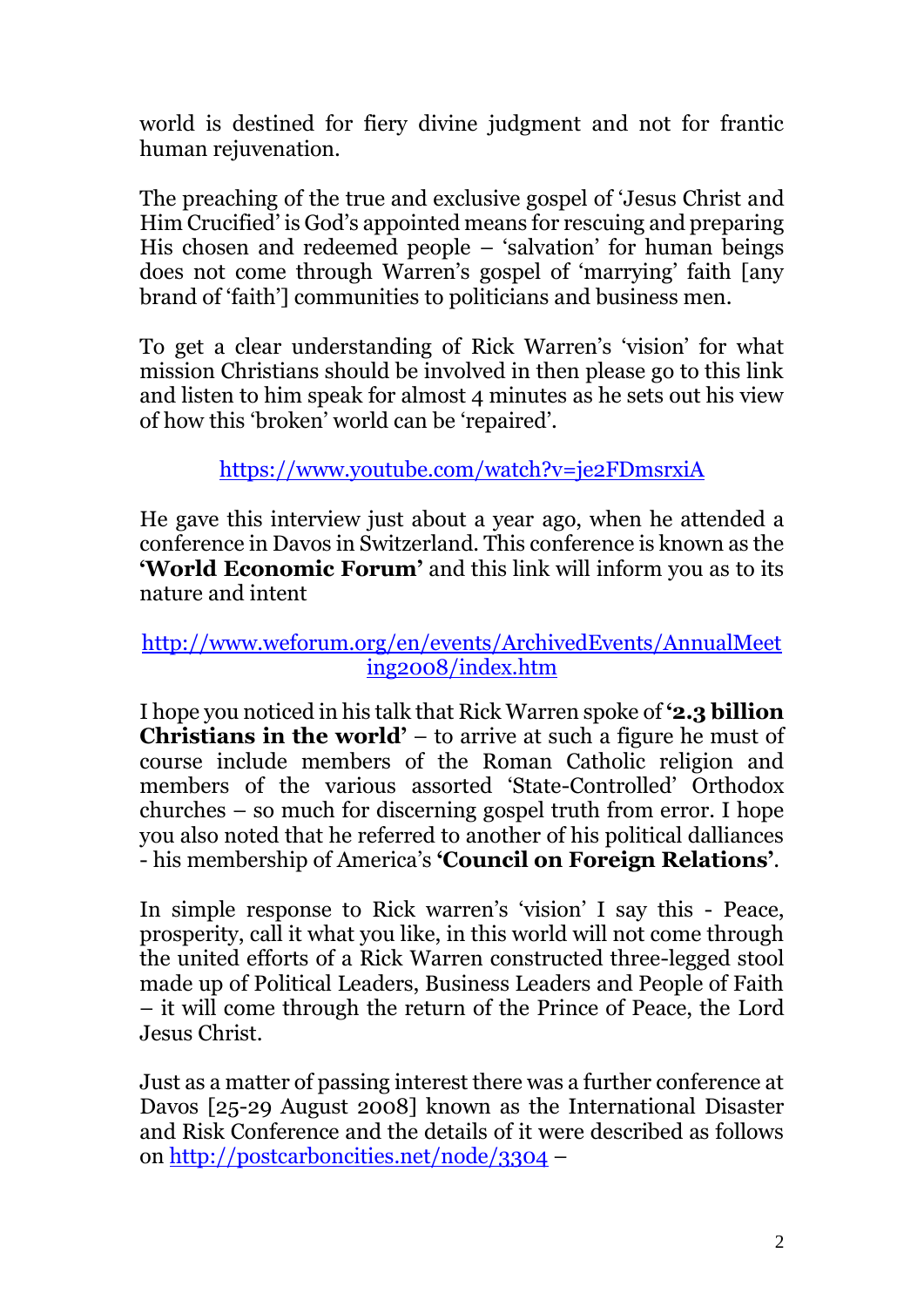IDRC Davos 2008 will address a broad range of risks and threats including natural hazards, risks of a technical, biological and chemical nature, but also climate change, pandemics and terrorism, with a clear focus on a consistent and systematic risk management approach, to be able to take effective and efficient decisions for disaster risk reduction and mitigation measures, which lead to transparent and comparable results in different risk situations.

I have absolutely no information that would suggest that Rick Warren attended this particular conference but I would simply say this about all the supposed carbon threat to planet earth - The fact that someone has cut their carbon footprint will cut no ice when they stand before the Judgment Seat of Christ.

Another helpful article that sheds light on Rick Warren and refers to his political dalliances can be found on –

## [http://www.lighthousetrailsresearch.com/blog/index.php?p=1323](http://www.lighthousetrailsresearch.com/blog/index.php?p=1323&more=1&c=1)  $&more=1&c=1$

I would especially draw attention to this portion from that article –

'Warren called for **"a new reformation"** to adapt to the 21stcentury world… **"You know, 500 years ago, the first Reformation with Luther and then Calvin, was about beliefs. I think a new reformation is going to be about behaviour. The first Reformation was about creeds; I think this one will be about deeds. I think the first one was about what the church believes; I think this one will be about what the church does. The first Reformation actually split Christianity into dozens and then hundreds of different segments. I think this one is actually going to bring them together."**

Warren has convinced millions of people that a new reformation is going to take place via the Purpose Driven Movement: a reformation in which good works (deeds) must be practiced regardless of one's religious beliefs or even lack of them. *What* beliefs one holds is secondary, according to Rick Warren.

At the 2005 United Nations Prayer Breakfast, he told an audience of Christians, Hindus, and Muslims, **"God doesn't care what religion you are."** He told acclaimed broadcast journalist and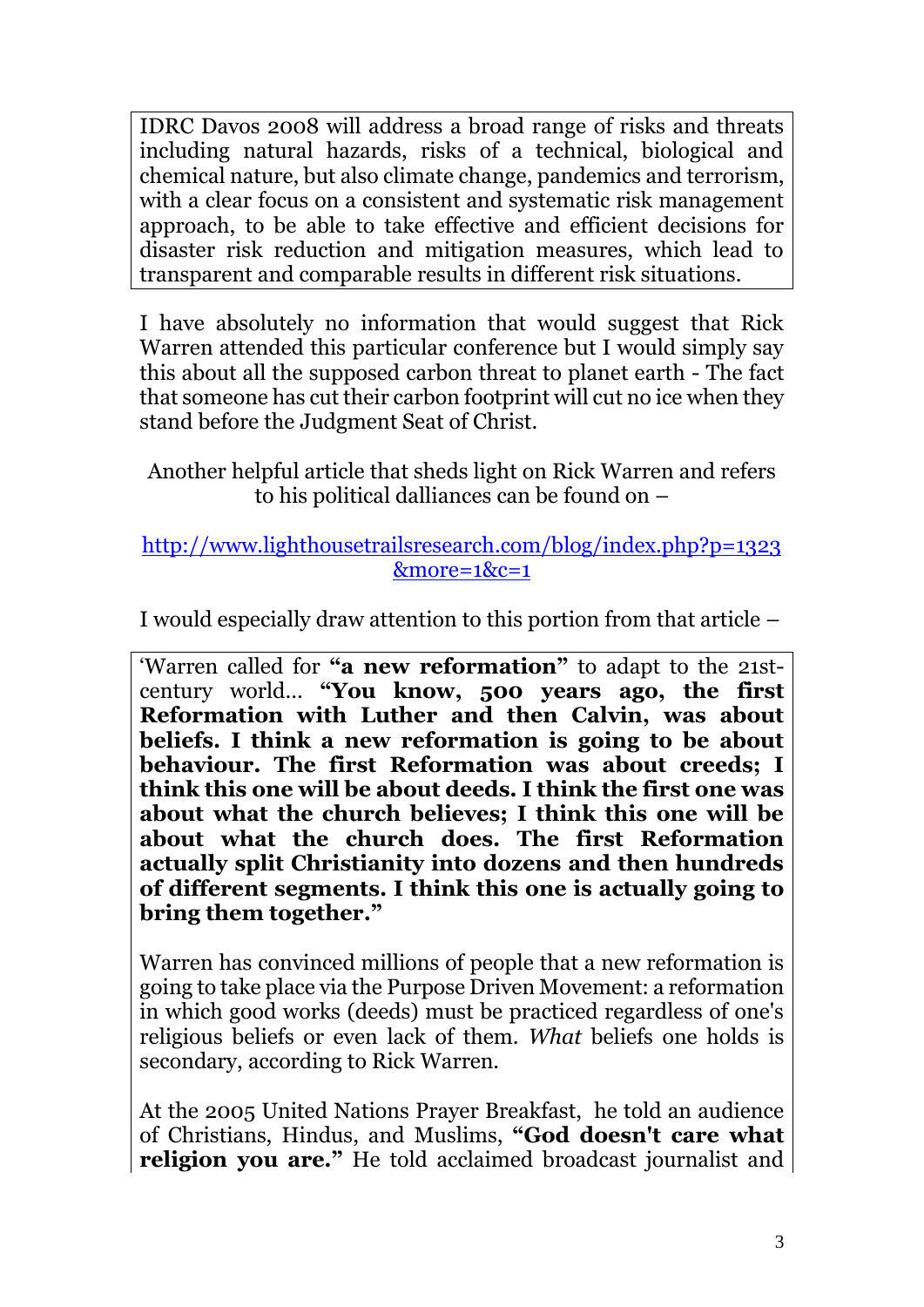interviewer, Charlie Rose, that his Purpose Driven Peace Plan could include homosexuals, and he told the Pew Forum that his reformation could include Muslims. And when he says that the first reformation **"split Christianity"** and the new one will **"bring them [Catholicism and Protestantism] together"**, it broadens his reformation kingdom even more. Rick Warren's reformation is an earthly, man-inspired movement, and this is why the emphasis cannot be placed on biblical doctrine - it would be too limiting and constricting'.

One of those that featured prominently on the Homepage of the website for the **'World Economic Forum'** [2008] that I gave earlier was former British Prime Minister, Tony Blair. Since resigning from that office, he has established the **'Tony Blair Faith Foundation'** that is pursuing the similar goal of Rock Warren of trying to unite 'people of faith' – that of course bears no relation to the Great Commission given by the Lord Jesus Christ to His disciples.

You can see info on the announcement of Mr Blair's 'Foundation' on this link [http://tonyblairoffice.org/2008/04/tony-blair](http://tonyblairoffice.org/2008/04/tony-blair-announces-faith-fou.html)[announces-faith-fou.html](http://tonyblairoffice.org/2008/04/tony-blair-announces-faith-fou.html) and also read this interesting quote by him –

**"If people of different faiths can co-exist happily, in mutual respect and solidarity, so can our world. And if faith takes its proper place in our lives, then we can live with a purpose beyond ourselves alone, supporting humanity on its journey to fulfilment."**

In the light of such a statement [notice the use of the word 'purpose'] it should come therefore as no surprise to learn that Rick Warren accepted an invitation to serve on the **Advisory Council** for Mr Blair's 'Faith Foundation'.

This Foundation has its own website of <http://tonyblairfaithfoundation.org/> and on this link on the website [http://tonyblairfaithfoundation.org/about-us/who-we](http://tonyblairfaithfoundation.org/about-us/who-we-are/advisory-council.html)[are/advisory-council.html](http://tonyblairfaithfoundation.org/about-us/who-we-are/advisory-council.html)

we read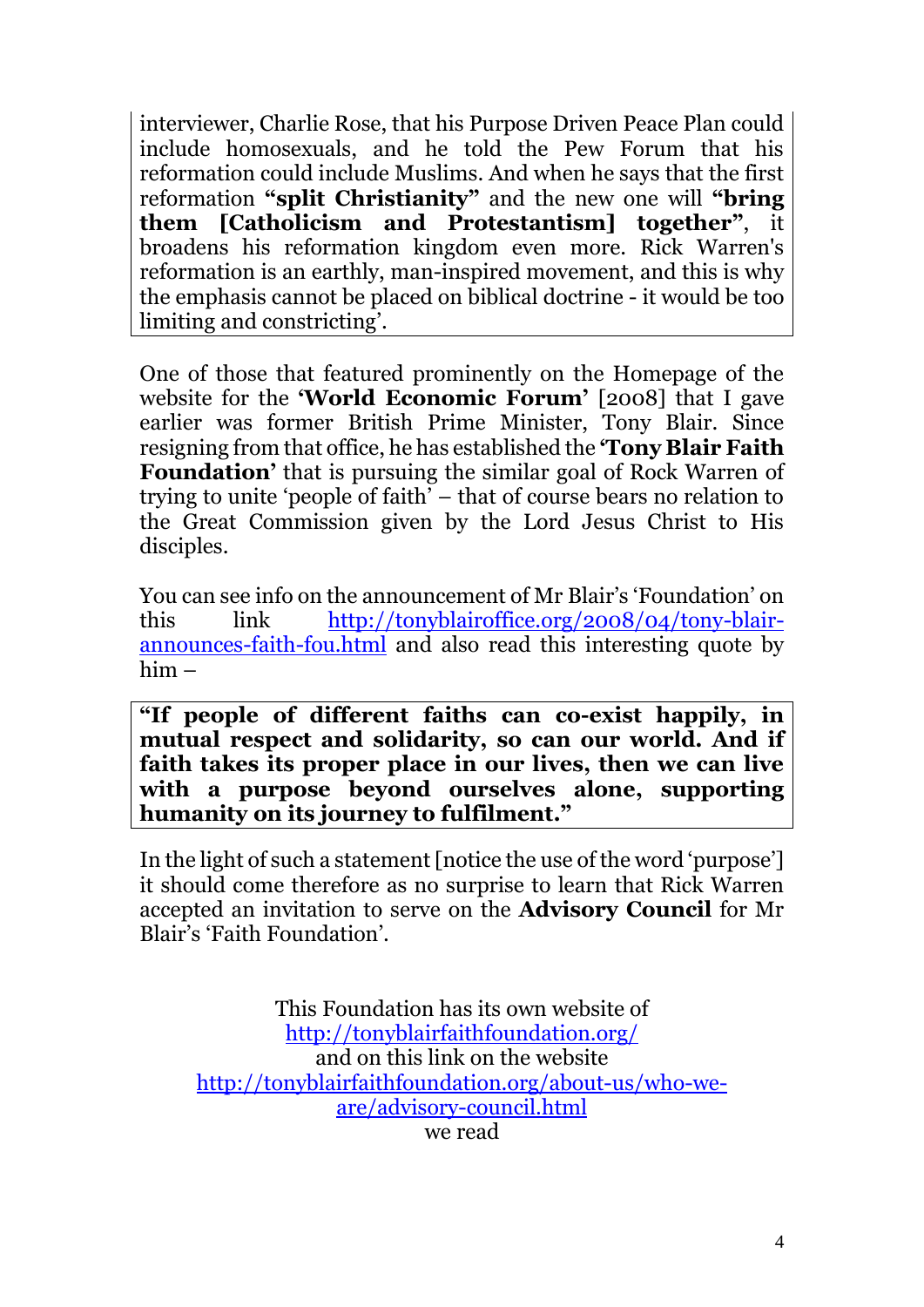| those who have agreed to be members [of the Advisory Council] are: |           |                                                                         |
|--------------------------------------------------------------------|-----------|-------------------------------------------------------------------------|
|                                                                    | $\bullet$ | Dr Ismail Khudr AL-Shatti, Advisor in Diwan of HH the Prime             |
|                                                                    |           | Minister of Kuwait and former President of the Gulf Institute for       |
|                                                                    |           | <b>Futures and Strategic Studies</b>                                    |
|                                                                    | $\bullet$ | HE Dr Mustafa Ceric, Grand Mufti of Bosnia - Herzegovina                |
|                                                                    | $\bullet$ | The Right Reverend and Right Honourable Richard Chartres, Lord          |
|                                                                    |           | <b>Bishop of London</b>                                                 |
|                                                                    | $\bullet$ | The Reverend David Coffey, President of the Baptist World Alliance      |
|                                                                    | $\bullet$ | The Reverend Joel Edwards, General Director of the Evangelical          |
|                                                                    |           | <b>Alliance</b>                                                         |
|                                                                    | $\bullet$ | Professor Jagtar Singh Grewal, former Chairman of the India             |
|                                                                    |           | <b>Institute of Advanced Study and former Vice-Chancellor of Guru</b>   |
|                                                                    |           | <b>Nanak Dev University</b>                                             |
|                                                                    | $\bullet$ | Roshi Joan Halifax, Abbot of the Upaya Zen Center                       |
|                                                                    | $\bullet$ | Right Reverend Josiah Idowu-Fearon, Bishop of Kaduna                    |
|                                                                    | $\bullet$ | Anantanand Rambachan, Professor and Chair of the Religion               |
|                                                                    |           | Department at St. Olaf College, Minnesota                               |
|                                                                    | $\bullet$ | Rabbi David Rosen, Chairman of the International Jewish                 |
|                                                                    |           | <b>Committee on Interreligious Consultations</b>                        |
|                                                                    | $\bullet$ | <b>Chief Rabbi Sir Jonathan Sacks, Chief Rabbi of the United Hebrew</b> |
|                                                                    |           | <b>Congregations of the Commonwealth</b>                                |
|                                                                    | $\bullet$ | <b>The Reverend Rick Warren, Founding and Senior Pastor of</b>          |
|                                                                    |           | Saddleback Church                                                       |

**In addition, HE Cardinal Cormac Murphy O'Connor, Archbishop of Westminster, will join the Advisory Council once he has retired as Archbishop.**

After leaving 10 Downing Street Mr Blair did not waste too much time before joining the Roman Catholic church and of course in his new 'faith' roles he is very much serving the Papal agenda as I outlined in the article on this link –

> [http://www.takeheed.info/pdf/December-](http://www.takeheed.info/pdf/December-2007/Tony_Blair_Poodle.pdf)[2007/Tony\\_Blair\\_Poodle.pdf](http://www.takeheed.info/pdf/December-2007/Tony_Blair_Poodle.pdf)

and by serving on the 'Advisory Council' Rick Warren is likewise serving the aims of the Papal antichrist. This of course was something that Billy Graham has likewise done for decades so my 'guess' that Rick Warren was being 'groomed' as a successor to Billy Graham has not been wide of the mark. It will in fact reach its supreme fulfilment on 20th January when Barack Obama is inaugurated as the next President of the United States.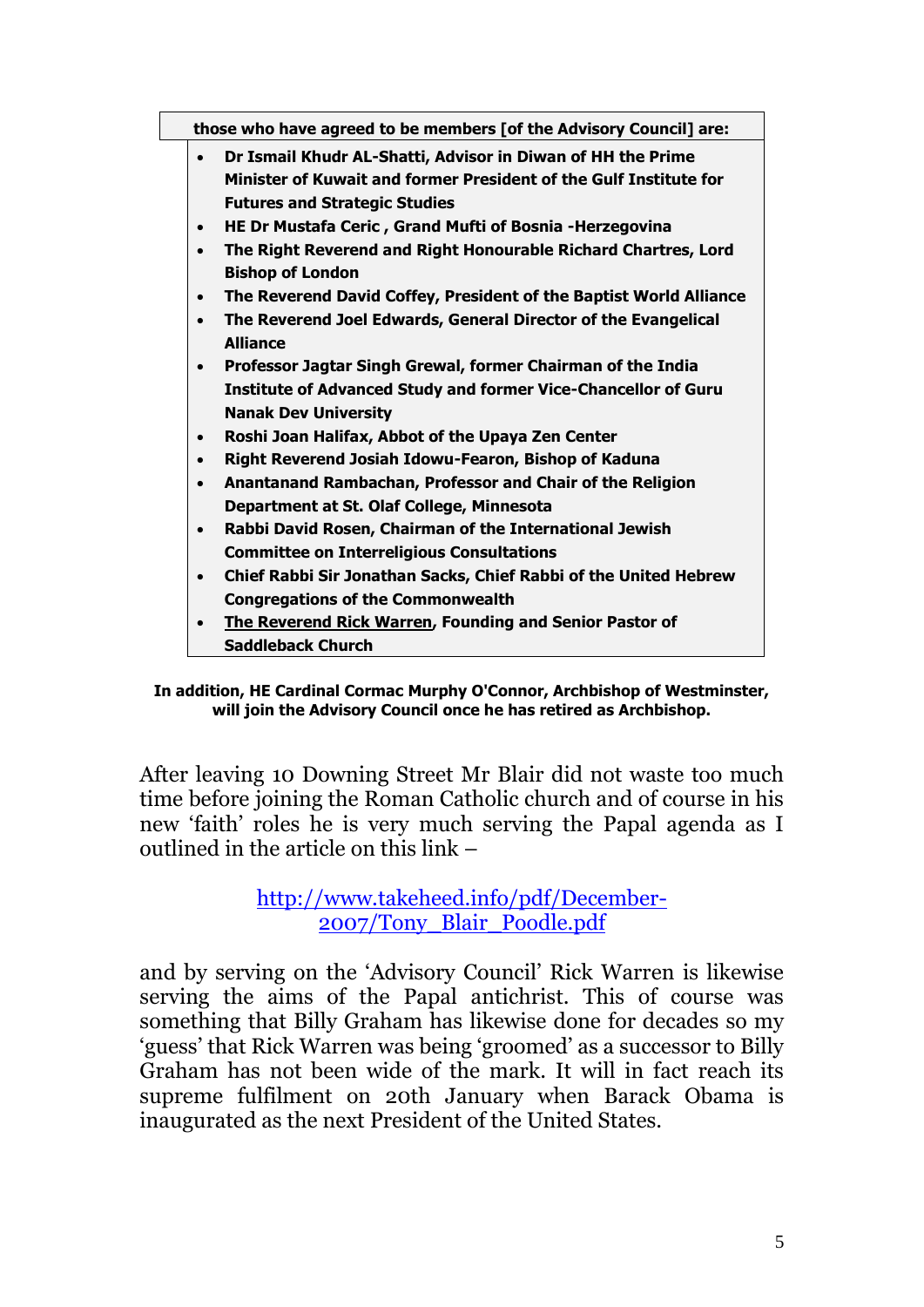In the run-up to the Presidential Elections, interviews with the 2 main candidates John McCain and Barack Obama were conducted on American television by surprise, surprise, Rick Warren. It has not come therefore as much of a shock to learn that Mr Obama has invited Rick Warren to 'give the invocation' at his Presidential inauguration and so in this I see Rick Warren very much stepping into the shoes of Billy Graham and that is a sad day for the gospel and great commission of the Lord Jesus Christ. In a recent 'end of year' report Mike Oppenheimer of 'Let Us Reason' ministries wrote

'Why have "Christian" leaders joined with humanists, politicians and other world religions in the task of achieving world peace through human efforts? There are many in the church, in particular Robert Schuller and Rick Warren that are willing to work with anyone they can to achieve this unity and peace. Schuller's view on Islam is that we have the same goals in mind. He has said if he came back one hundred years from now and everyone was Muslim it wouldn't bother him. Rick Warren says - who's the man of peace in any village - or it might be a woman of peace - who has the most respect, they're open and they're influential? They don't have to be a Christian. In fact, they could be a Muslim, but they're open and they're influential and you work with them to attack the five giants. And that's going to bring the second Reformation (The Pew Forum on Religion May 23, 2005.) This a Reformation to Unite All Religions not to bring Christianity back to its Biblical roots? The Bible teaches the ones who actually bring peace to others are those who bring the gospel (Romans 10). There are NO people of "faiths," plural. There is only one faith and it was delivered to the saints (Jude 3). It would seem that they by their actions deny that God will save us just as the Humanist Manifesto states "No deity will save us; we must save ourselves." ('Humanist Manifiestos I and II, Paul Kurtz, ed.,p. 16.)…Warren's peace plan is still a working model to resolve leading world problems. Being asked to do the inauguration speech for the new presidency of Obama gives him a platform to many more to hear of it'.

Some years ago, Rick Warren unveiled his personal **PEACE** plan for the world and used each letter of peace as an acrostic. Originally the **P** and **E** stood for **'Planting Churches'** and **'Equipping church leaders'**- clearly 'Christian' goals – however these have now been changed to **'Promoting reconciliation** and **'Equipping servant leaders'** – these revised aims will clearly sit much more comfortably with Rick Warren's political pals and he obviously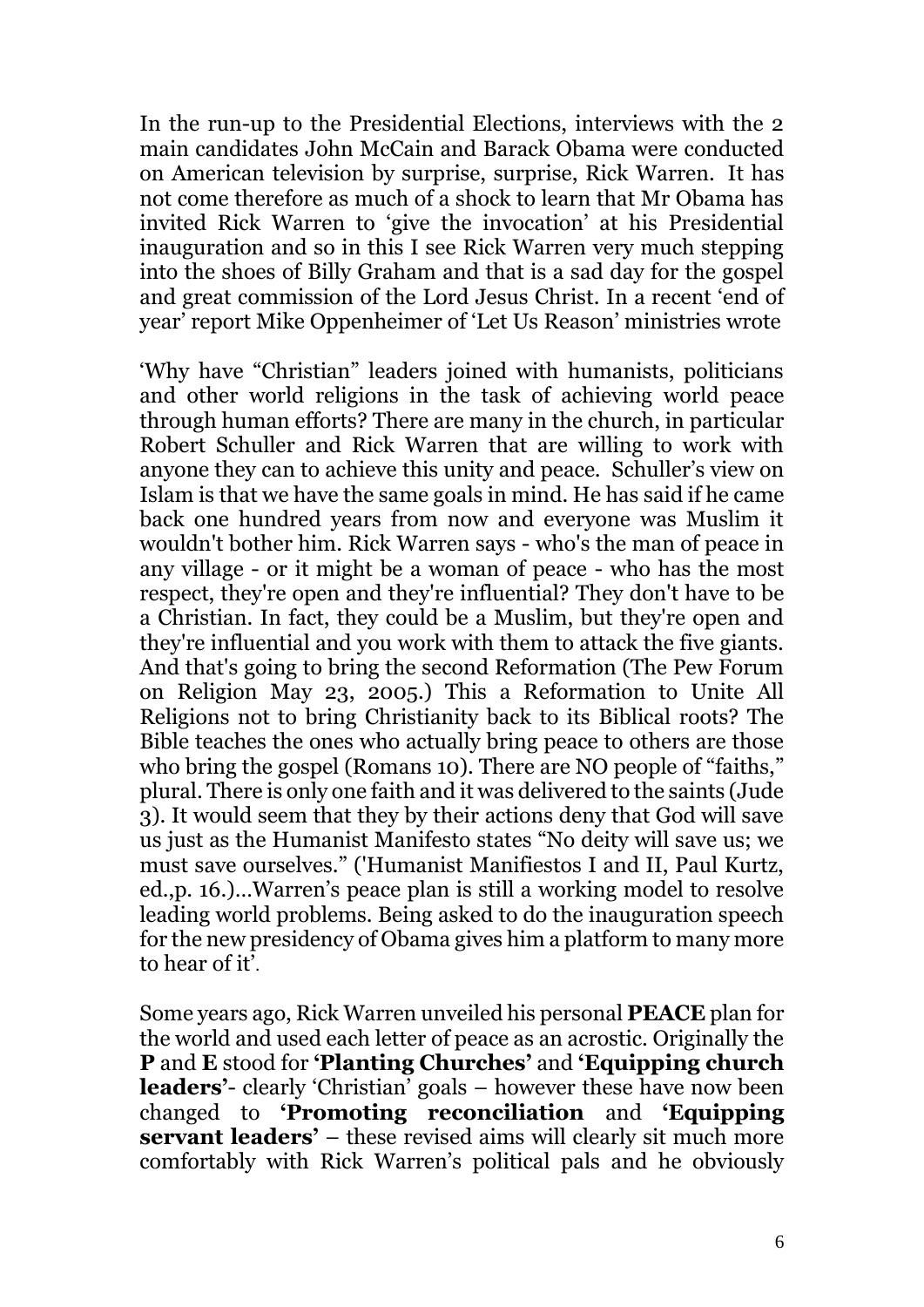views that as paramount. . This is how this concept is worded on Rick Warren's church website –

Pastor Rick and Kay Warren are founders and leaders of Saddleback Valley Community Church, a megachurch located in Lake Forest, Calif., with an average weekly attendance of 22,000. As authors, the Warrens have touched hearts and lives across the world – Rick with the international bestseller "The Purpose Driven Life" and Kay with "Dangerous Surrender," the chronicle of her journey from suburban housewife to international HIV/AIDS advocate. Recognizing their farreaching influence, the Warrens are working together, along with churches, businesses and NGOs, to mobilize 1 billion Christians to fight the five global giants of the world through The **P E A C E** Plan – **P**romote reconciliation, **E**quip servant leaders, **A**ssist the poor, **C**are for the sick and **E**ducate the next generation.

By his words and actions over recent years Rick Warren has shown clearly that he prefers to 'court popularity' rather than 'preach Christ' [alone] and for that he will one day have to give account to the One who alone is truly all powerful **"in heaven and in earth"** [Matthew 28:18].

**Cecil Andrews – 'Take Heed' Ministries – 10th January 2009** 

## **APPENDIX**

Just a day or so after having this article posted to the website I was reading a 1994 publication **'The Tragedy of Compromise: The Origin and Impact of the New Evangelicalism'** by the late **Dr Ernest Pickering** [a gracious and godly Pastor who I, as a youngin-the-faith believer, had the privilege of meeting at a conference in London in 1990] and I came across these words written by him on pages 18-19 and I was greatly struck by their relevance to the very concerns aired by myself in this article about what would appear to be Rick Warren's over-riding 'ministry' priorities –

'Certainly, our modern society has many grievous problems which wrench the heart of a believer. But we must follow Scripture and not our emotions. There is no evidence in the New Testament of any church-sponsored social programs organised for the purpose of alleviating human suffering in the unsaved world. Careful study of